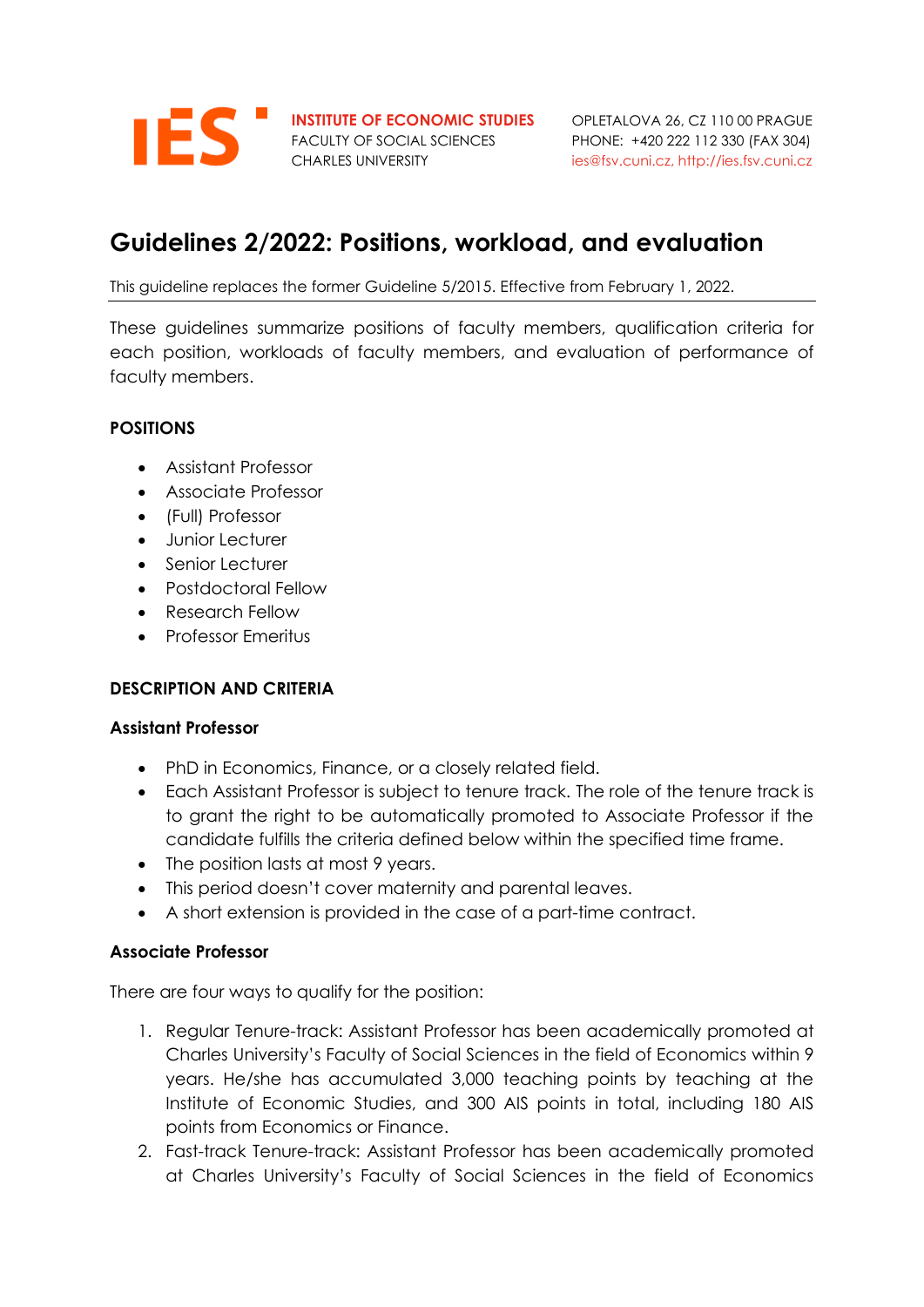within 7 years. He/she has accumulated 2,000 teaching points by teaching at the Institute of Economic Studies (over 6 academic years) and 200 AIS points in total, including 120 AIS points from Economics or Finance.

- External candidate: The external candidate is promoted at Charles University's Faculty of Social Sciences in the field of Economics. (If not, see below.) The candidate has accumulated 300 AIS points in total, including 180 AIS points from Economics or Finance. When hiring an external candidate, Hiring Committee will assess whether the candidate qualifies or not. The Committee will reflect the length of the period in which criteria were fulfilled relative to the regular tenure track, and how criteria expected from Associated Professors are expected to be met (e.g., PhD supervision, citations from top journals, and AIS 80+ articles).
- 3. Senior Lecturer: Senior Lecturer is promoted at Charles University's Faculty of Social Sciences in the field of Economics. (If not, see below.) He/she has accumulated 3,000 teaching points by teaching at the Institute of Economic Studies and 300 AIS points in total, including 180 AIS points from Economics or Finance. Management of IES will vote on whether the candidate qualifies or not. Management will reflect the length of the period in which criteria were fulfilled relative to the regular tenure track, and how criteria expected from Associated Professors are expected to be met (e.g., PhD supervision, citations from top journals, and AIS 80+ articles).

### **Professor**

There are three ways to qualify for the position:

- 1. Regular: Associate Professor has been academically promoted at Charles University's Faculty of Social Sciences in the field of Economics.
- 2. External candidate: The external candidate is promoted at Charles University's Faculty of Social Sciences in the field of Economics. (If not, see below.) The candidate has accumulated 1,000 AIS points in total. When hiring an external candidate, Hiring Committee will assess whether the candidate qualifies or not. The Committee will reflect the period in which criteria were fulfilled, and how criteria expected from Full Professors are expected to be met (e.g., PhD supervision, citations from top journals, AIS 80+ articles, A++ articles, and international academic placement).
- 3. Other: A faculty member is promoted at Charles University's Faculty of Social Sciences in the field of Economics. (If not, see below.) He/she has accumulated 1,000 AIS points in total. Management of IES will vote on whether the candidate qualifies or not. Masnagement will reflect the period in which criteria were fulfilled, and how criteria expected from Full Professors are expected to be met (e.g., PhD supervision, citations from top journals, AIS 80+ articles, A++ articles, and international academic placement).

#### **Junior Lecturer**

• Master's degree in Economics, Finance, or a closely related field.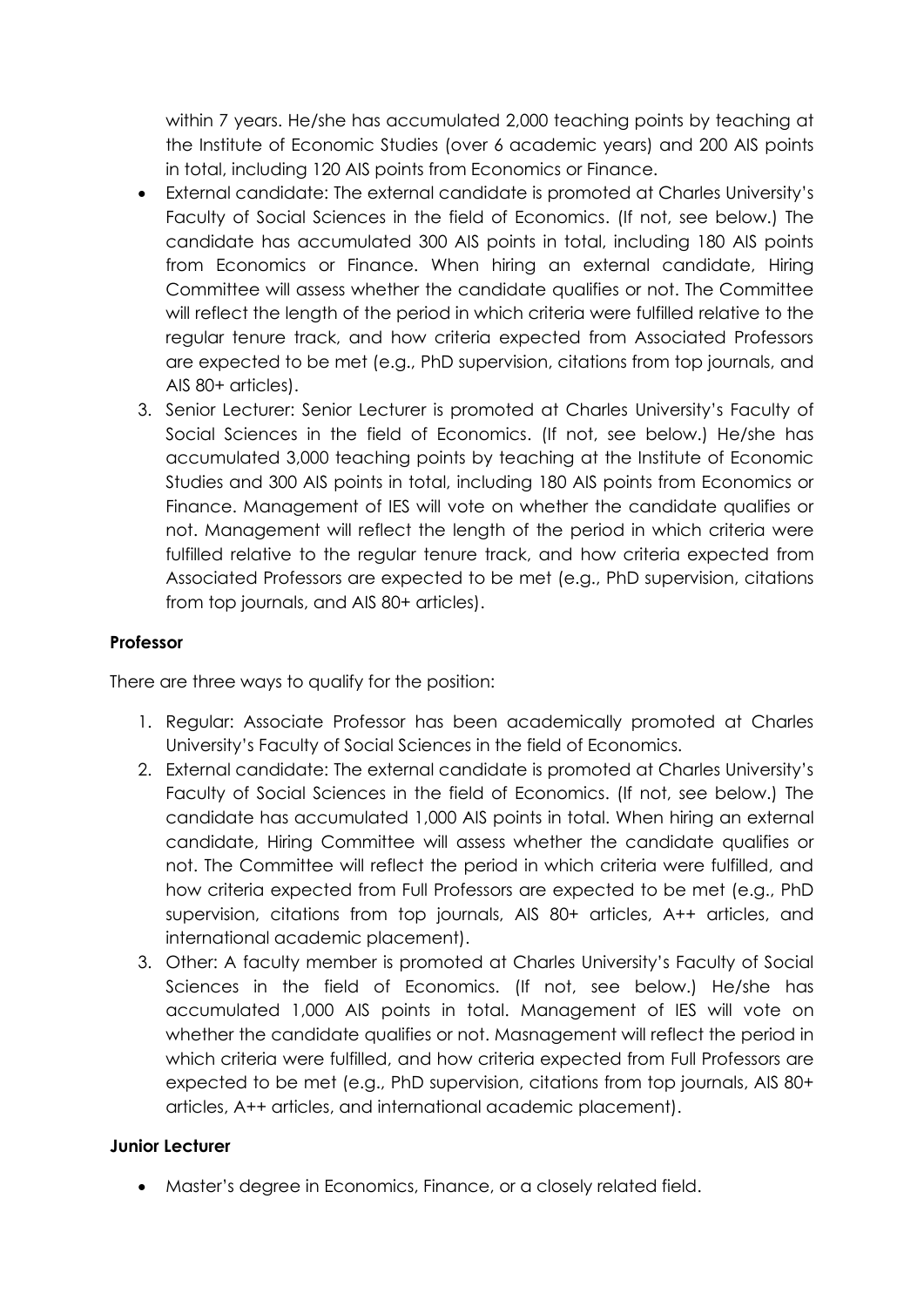• Junior Lecturers who qualify for Research Fellowships are called "Junior Lecturer and Research Fellow". Research Fellowship is provided as a workload reduction.

## **Senior Lecturer**

- PhD in Economics, Finance, or a closely related field.
- Senior Lecturers who qualify for Research Fellowships are called "Senior Lecturer and Research Fellow". Research Fellowship is provided as a workload reduction.

### **Post-doctoral Fellow**

- PhD in Economics, Finance, or a closely related field at a university that consistently ranks higher than Charles University in global university rankings.
- This position is regulated by Rector's Directive 23/2021.

## **Research Fellow**

- Masters's degree in Economics, Finance, or a closely related field.
- These non-teaching positions are mostly opened in the context of individual grants or represent workload reductions for junior/senior lecturers (see above).

### **Professor Emeritus**

- A retired Full Professor who has rendered distinguished service and has been appointed Professor Emeritus by the Rector.
- This honorary position is regulated by Charles University Status, Art. 41.

### **Notes**

- Closely related field: A qualification in a closely related field counts if major part of research leading to the qualification is research on quantitative methodology widely used in Economics or Finance. A typical example is research on statistical foundations of econometric models leading to an academic qualification in Mathematics. Social, behavioral and policy sciences such as Modern History, Political Science, Public Policy or Sociology are normally not considered closely related fields.
- Academic promotions (doc., prof.) other that at Charles University's Faculty of Social Sciences in the field of Economics: Management of IES votes on whether this promotion can substitute promotion at Charles University's Faculty of Social Sciences in the field of Economics. Management will reflect three points: (i) Reasons why academic promotion was not organized at Charles University's Faculty of Social Sciences in the field of Economics, (ii) whether the field of academic promotion is a closely related field, and (iii) the overall quality of the university that granted promotion, measured in global university rankings.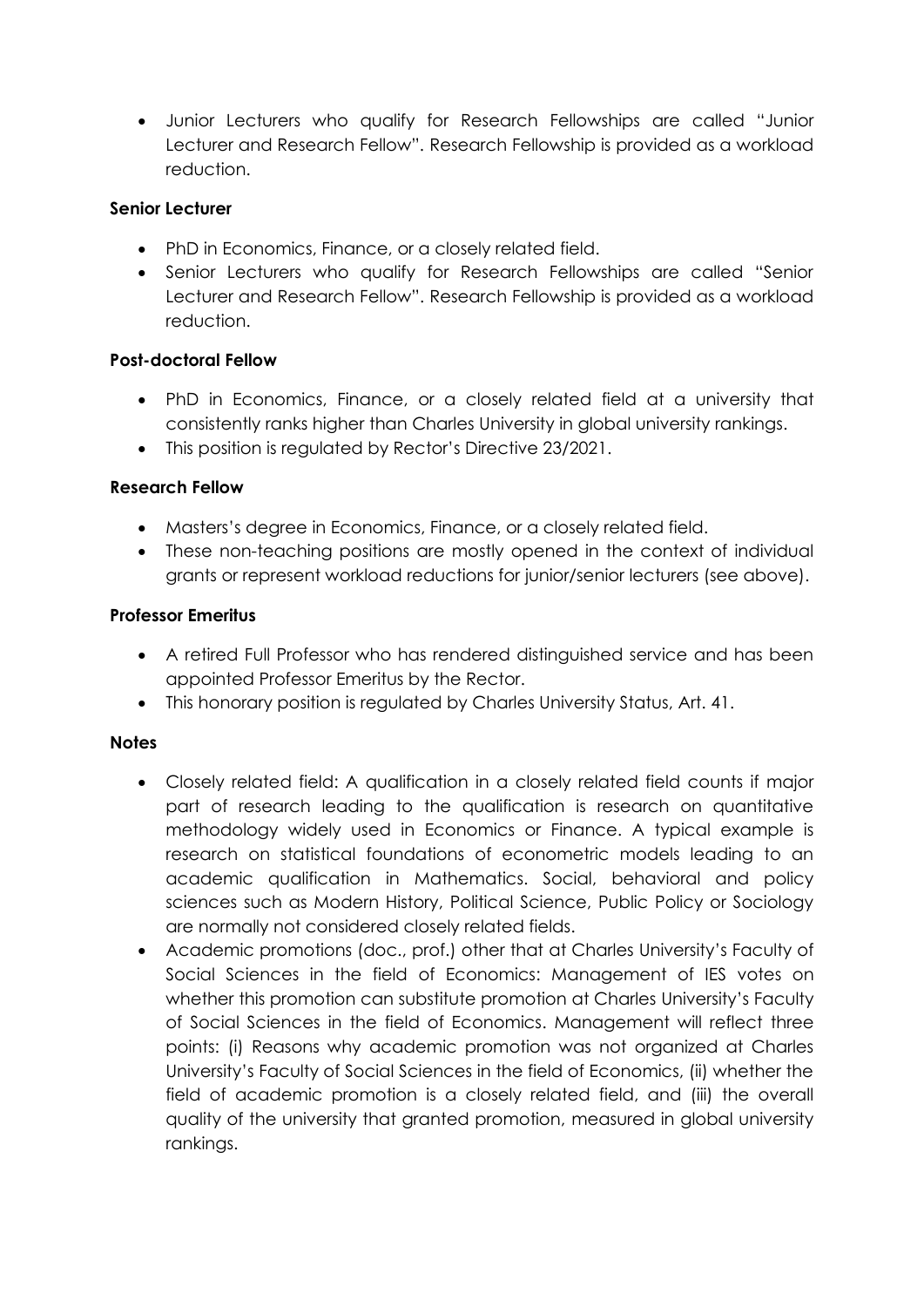- AIS points can be accumulated by any papers, including papers written for other institutions and papers published before tenure track (i.e., the papers count as if the author has had a single virtual affiliation over his/her entire history). To calculate AIS points for these papers, the latest available AIS-point scheme will be applied.
- Organization of academic promotions at Charles University's Faculty of Social Sciences in the field of Economics: Each candidate is fully responsible for his/her academic promotion procedure. Upon request, the Director will provide a letter including all performance measures about the candidate to the Promotion Committee established by the Scientific Council, and comparison of the performance relative to the other candidates and faculty members.

## **WORKLOAD**

### **Full-time annual workload of Assistant Professors**

- 1,600 teaching points (70%)
- 4 defended Bachelor's or Master's theses (30%)

### **Full-time annual workload of Associate Professors and Professors**

- 1,200 teaching points (30%)
- 4 defended Bachelor's or Master's theses (10%)
- 4 actively supervised PhD students (not interrupted studies) (25%)
- 1 PhD defense (10%)
- 36 AIS points (25%)

### **Full-time annual workload of Lecturers**

- 2,000 teaching points (70%)
- 6 defended Bachelor's or Master's theses (30%)

### **Workload reductions**

| <b>Director</b>                | 70% |
|--------------------------------|-----|
| Director for Research          | 25% |
| <b>EF+BEF Program Director</b> | 35% |
| NEF+MEF Program Director       | 35% |
| MFDA/CSF Program Director      | 10% |
| Director of Graduate Studies   | 35% |
| <b>BEF Coordinator</b>         | 35% |
| <b>MEF Coordinator</b>         | 25% |
| <b>MFDA/CSF Coordinator</b>    | 15% |
| International Coordinator      | 25% |
| <b>IES WP Series Coeditor</b>  | 3%  |
| <b>Head of Department</b>      | 3%  |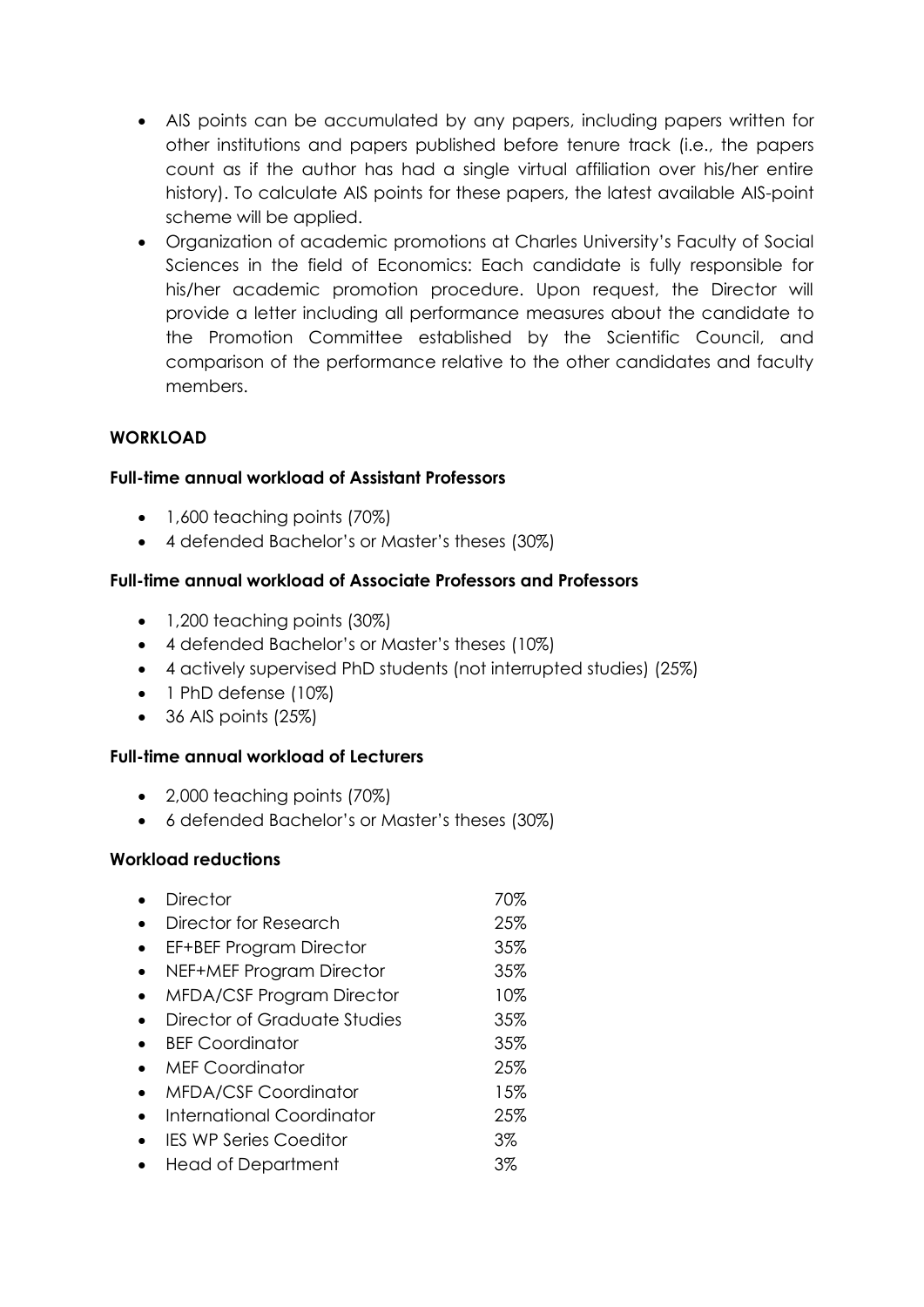| Data Coordinator                                                                                                                                            | 10%  |
|-------------------------------------------------------------------------------------------------------------------------------------------------------------|------|
| <b>CFA+ACCA Coordinator</b>                                                                                                                                 | 5%   |
| • Vice Dean FSV UK                                                                                                                                          | 20%  |
| • GAUK, GACR Panel Member                                                                                                                                   | 5%   |
| GAUK, GACR Vice/Chairman*                                                                                                                                   | 5%   |
| • Academic Senate FSV UK Member                                                                                                                             | .5%  |
| $\lambda$ is a straight for $\lambda$ and $\lambda$ in $\lambda$ in $\lambda$ in $\lambda$ in $\lambda$ in $\lambda$ in $\lambda$ in $\lambda$ in $\lambda$ | 1 FM |

- Academic Senate FSV UK Chairman\* 15%
- Scientific Boards FSV UK, UK 5%
- Committees at FSV UK\*\* 3%

## **Notes**

- Always divided by the number of relevant affiliations (relevant affiliations at FSV UK: any FSV UK unit; at CU boards: any CU unit; relevant affiliation at non-CU boards: any CU unit, any AV unit, any unit at any other university)
- \* Board Chairman of GAUK Economics doesn't replace GAUK Membership. Board Chairman or Vice-Chairman of GACR doesn't replace GACR Membership. AS FSV UK Chairman doesn't replace Academic Senate FSV UK Membership.
- \*\* Committees at FSV UK: Publishing Committee, Disciplinary Committee, Ethical Committee
- All board/panel/committee/Senate memberships only up to a limit of 20%.

## **EVALUATION**

### **Principles**

- Each faculty is evaluated every three years.
- For each faculty, Director collects performance data: (i) For the last 6 terms, teaching points and committee memberships. (ii) For the last 10 terms, defended Bachelor's, Master's and Doctoral theses, PhD supervision, and research and teaching excellence. (iii) For the last 20 terms, research excellence and international academic placement of PhD graduates. Each faculty can verify any item.
- Results of the evaluation are used for calculation of the fixed and performance portions of the salary.
- Management prepares the exact procedure for calculation and votes by simple majority in the case of any disagreement.
- The final procedure and underlying data are transparently provided to all faculty members.

## **Details about performance indicators**

• Teaching points: Points for each course are given by multiplication the number of credits and size (50 + the number of graduates, averaged over the